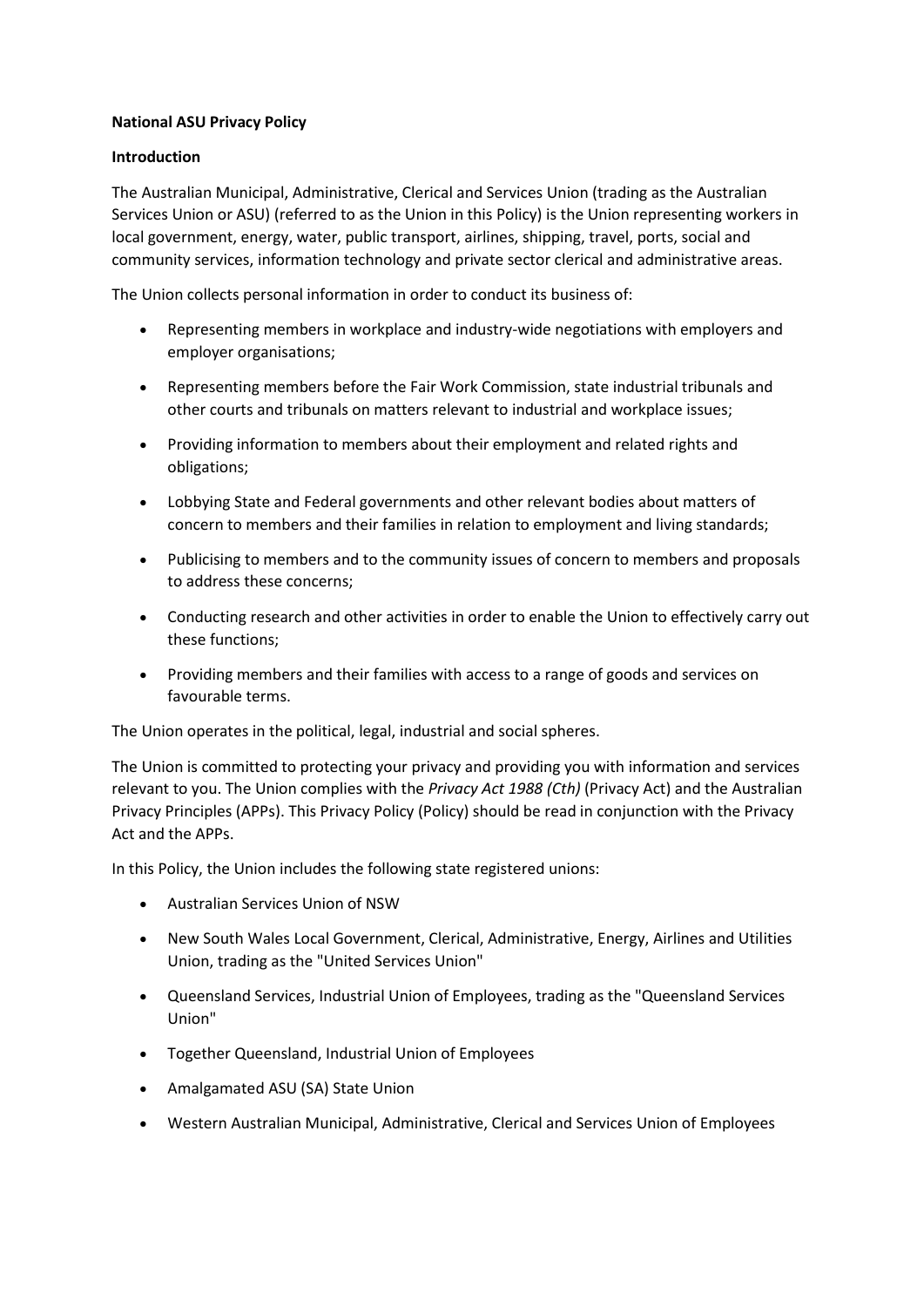## **How this Policy applies**

This Policy applies to personal information the Union collects from you:

- via one of our websites;
- via social media;
- via telephone;
- via email;
- via fax;
- in person; and/or
- in writing.

This Policy also applies to personal information the Union collects from the Australian Council of Trade Unions (ACTU) or any other third party, about you.

## **Union websites**

The Union websites collect two types of information. The first type is anonymous information. The web server makes a record of your visit and logs the following information for statistical purposes:

- the user's server address:
- the user's top level domain name (e.g. com, .gov, .net, .au, etc.);
- the date and time of the visit to the site;
- the pages accessed and documents downloaded;
- the previous site visited; and
- the type of browser used.

No attempt will be made to identify users or their browsing activities except, in the unlikely event of an investigation, where a law enforcement agency may exercise a warrant to inspect the internet service provider's logs.

Another way information may be collected is through the use of "cookies". A cookie is a small text file that the website may be placed on your computer. Cookies may be used, among other things, to track the pages you have visited, to remember your preferences and to store personal information about you.

You can adjust your Internet browser to disable cookies or to warn you when cookies are being used. However, if you disable cookies, you may not be able to access certain areas of the website or take advantage of the improved website experience that cookies offer.

Our websites may contain links to other websites and social media pages including Facebook, Twitter and LinkedIn. We are not responsible for the privacy policies of the entities responsible for those websites and we recommend that you review the privacy policies applicable to any other websites you visit.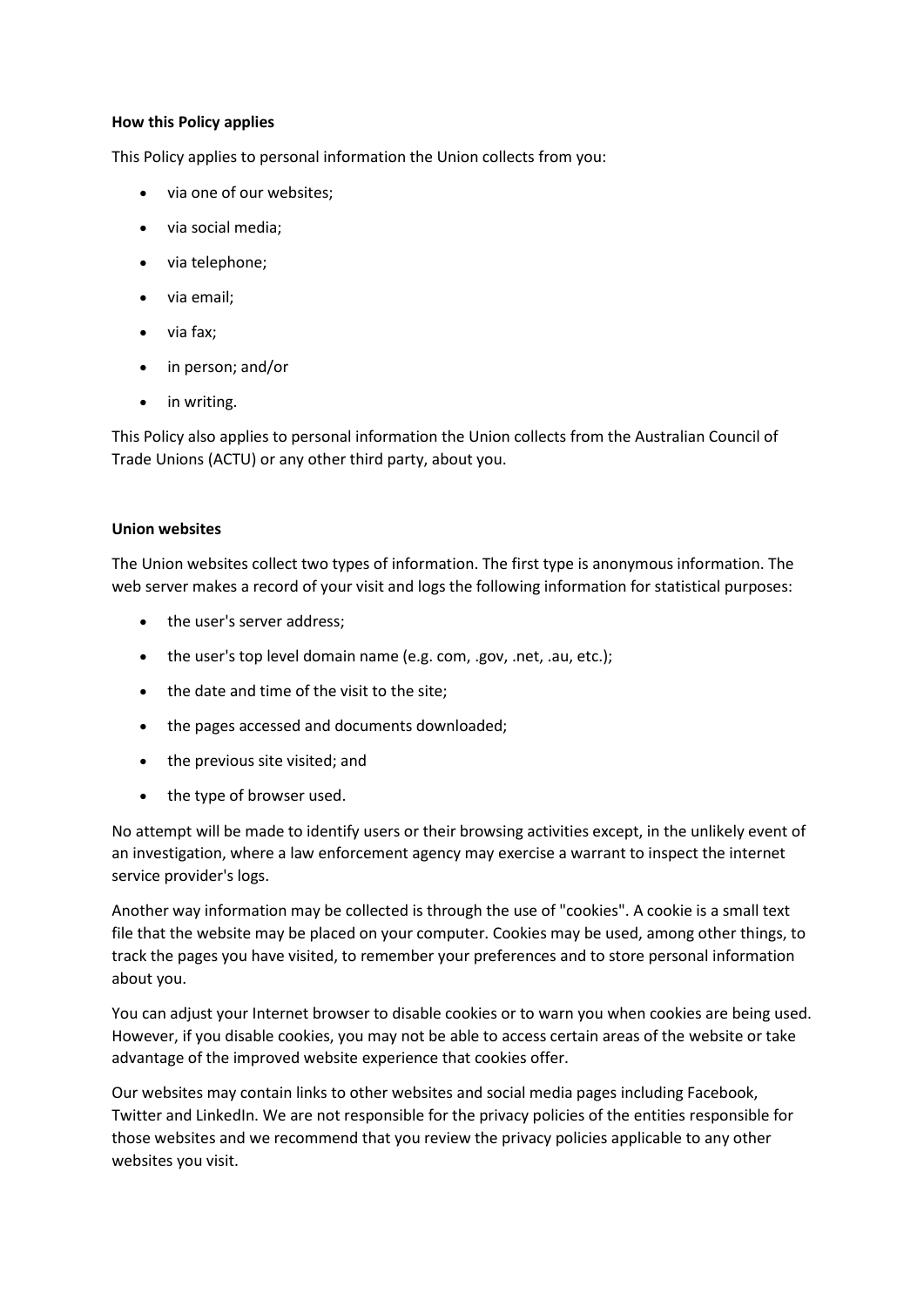## **The kinds of information the Union may collect**

From time to time you may voluntarily supply your personal information to the Union. The Union will record your e-mail address if you send us a message, subscribe to an email newsletter, or complete a form if this information is requested.

When you provide your personal information, it allows us, for example, to assist you with industrial relations and employment queries, inform you about industrial, social and political campaigns, and accept your application for membership. You may supply personal information to the Union by, for example, responding to a survey, filling in a meeting attendance sheet, taking part in a competition, completing a membership form, discussing your issues with a delegate, or signing up to a campaign. The Union only collects personal information that is necessary for the Union to perform its functions and/or activities.

Depending upon the circumstances you may provide to the Union, and the Union may collect, information such as, but not limited to:

- your name;
- your contact details;
- your social media details (e.g. blogs, twitter, Facebook, LinkedIn);
- your gender;
- your marital status;
- your employment details;
- your educational qualifications; and
- your inquiry or complaint details.

Some personal information is considered sensitive information and includes:

- your political opinions;
- your political party membership (if any);
- your Union membership (if any);
- your racial or ethnic origin;
- your sexual orientation;
- any disabilities, illnesses or injuries you may have; and/or
- any other health information.

The Privacy Act allows the Union to collect sensitive information which relates solely to Union members or people who have regular contact with the Union if the sensitive information relates to the Union's activities. We will only collect sensitive information where we have received your consent to your personal information being collected, used, disclosed and stored by the Union in accordance with this Policy.

Where you provide information to the Union in relation to a job application the personal information you provide will only be collected, held, used and disclosed for the purposes of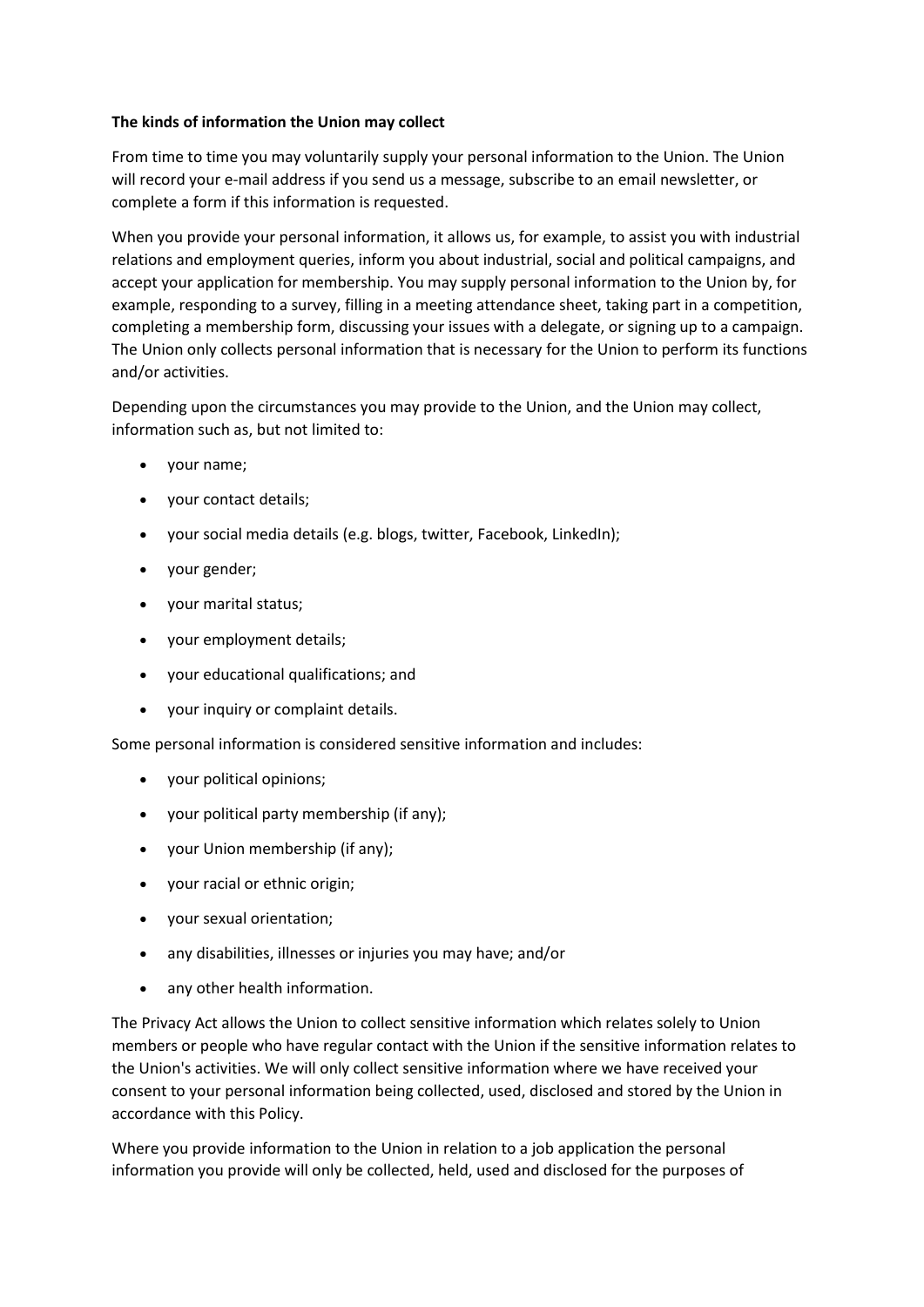considering your potential employment with the Union. Where you provide the details of referees, you confirm that you have informed the referees that you are providing their contact information to the Union and they have consented to the Union contacting them and discussing the personal information you have provided in relation to the job application.

We will collect personal information directly from you unless:

- you have consented to the Union's collection of your personal information from third parties - for example, from the ACTU, or your representatives; or
- when we are legally required to do so; or
- it is unreasonable or impractical to do so.

Where we have collected personal information about you either directly or by other means as set out above, we will notify you at the time, or as soon as practicable, to ensure that you are aware of such collection and its purpose.

You can choose to interact with us anonymously or by using a pseudonym where it is lawful and practicable. For example, you may wish to participate in a blog or enquire about a particular campaign anonymously or under a pseudonym. Your decision to interact anonymously or by using a pseudonym may affect the level of services we can offer you. For example, you will not be able to join the Union, we will not be able to assist you with a specific industrial enquiry or investigate a privacy complaint on an anonymous or pseudonymous basis. We will inform you if this is the case and let you know the options available to you.

If we receive unsolicited personal information about or relating to you and we determine that such information could have been collected in the same manner if we had solicited the information, then we will treat it in the same way as solicited personal information and in accordance with the APPs. Otherwise if we determine that such information could not have been collected in the same manner as solicited personal information, and that information is not contained in a Commonwealth record, we will, if it is lawful and reasonable to do so, destroy the information or de-identify the information.

# **The purposes for which personal information is collected, held, used and disclosed**

The Union collects, holds, uses and discloses your personal information to:

- assist you with industrial relations and employment queries;
- inform you about industrial, social and political campaigns;
- inform you about your rights at work;
- inform you about changes to legislation;
- refer you to a legal practitioner, accountant or other professional;
- improve our service delivery;
- manage our relationship with you;
- conduct surveys and research;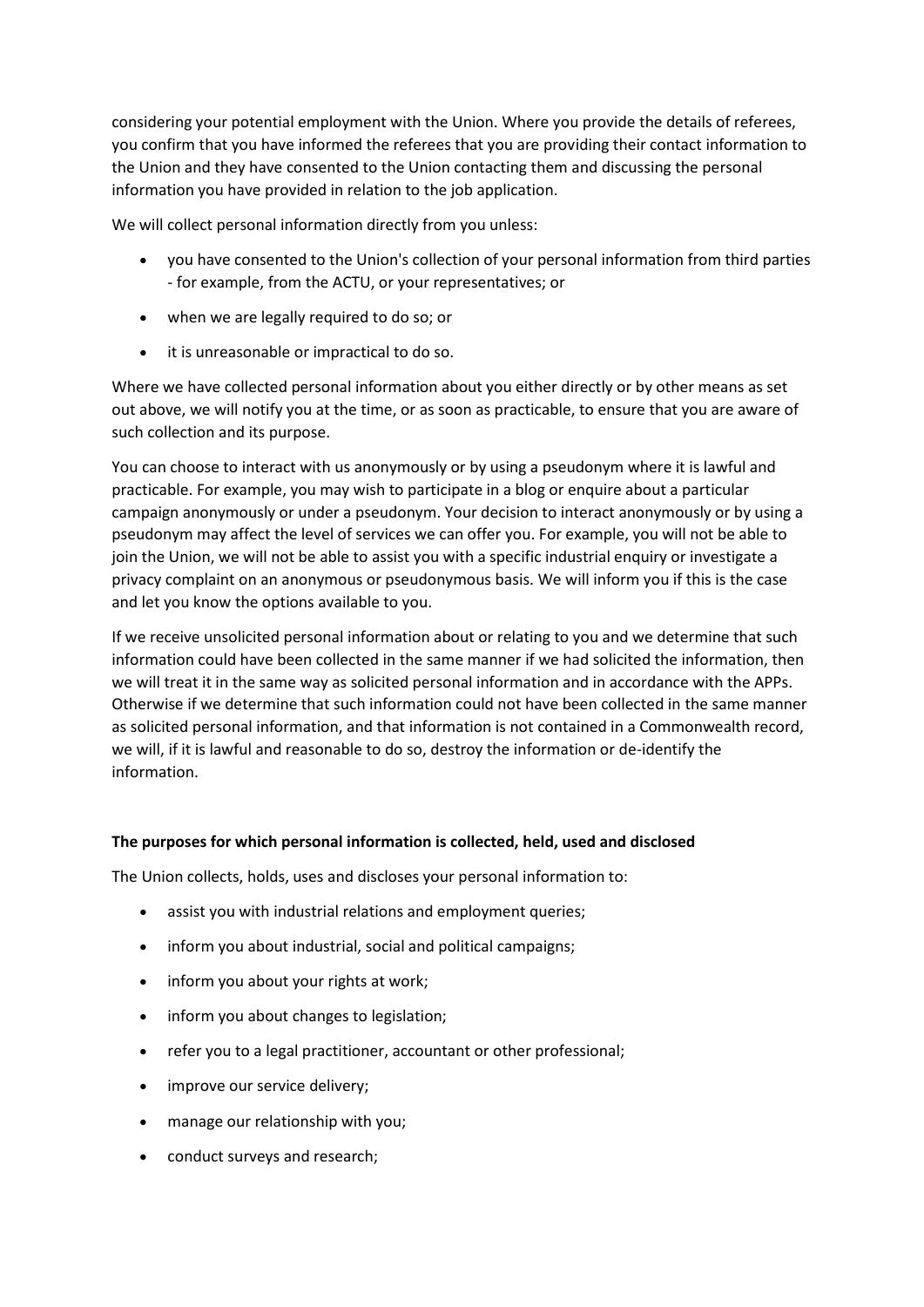- provide educational services and professional development;
- conduct Union elections;
- meet statutory requirements.

# **Using your information for direct marketing**

You consent to our use and disclosure of your personal information for the purposes of direct marketing which may include providing you with information about events, products or services which may be of interest to you.

If you do not want us to use your personal information for direct marketing purposes, you may elect not to receive direct marketing at the time of providing your personal information.

## **Unsubscribing and opting out**

If you no longer wish to receive direct marketing or other communications, you may request at any time to cancel your consent to such communications as follows:

- If subscribing to an email newsletter you may "unsubscribe" at any time from the newsletter mailing list;
- The Union may, from time to time, send you text messages about issues of importance such as events or campaigns. You may "opt out" by texting STOP in reply to a text message from the Union; or
- You may contact us at any time by mail or email directed to our Privacy Officer.

# **Disclosure of your personal information**

The Union may disclose your personal information, in connection with or to further the purposes outlined above, to:

- other industrial organisations that represent workers' interests, eg. ACTU
- government bodies or agencies (including the Fair Work Commission, the Fair Work Ombudsman, the Australian Tax Office, an anti-discrimination body, a work/occupational health and safety regulator);
- organisations to whom we outsource functions (including information technology providers, print service providers, mail houses);
- otherwise as you have consented; and/or
- otherwise as required by law.

If any of these organisations are located outside Australia, you expressly consent to us disclosing your personal information to those organisations. These parties may be located in the following countries (these are the countries where our international affiliates have their head offices):

• France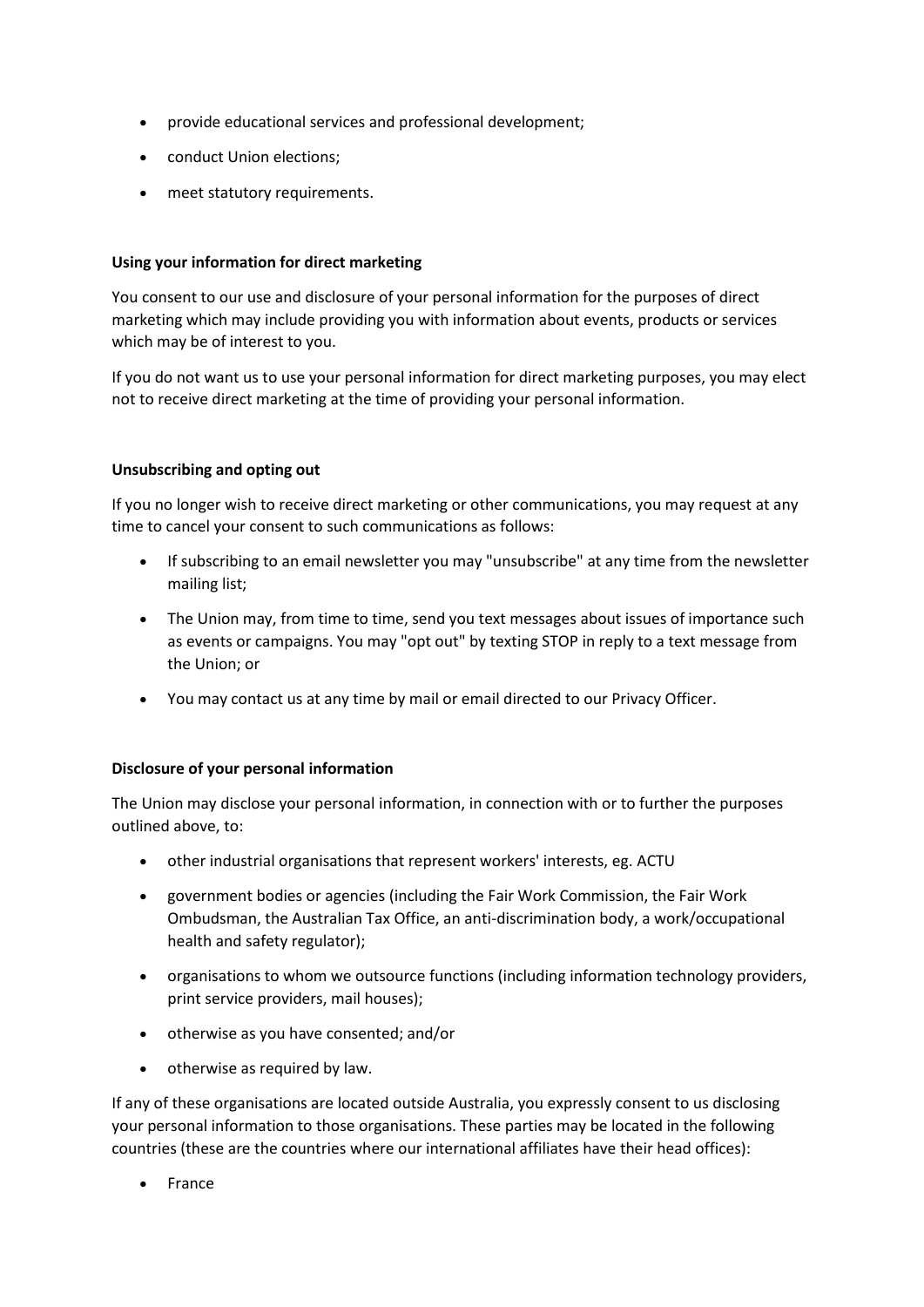- Switzerland
- England

We take reasonable steps to ensure that each organisation that we disclose your personal information to is committed to protecting your privacy and complies with the Australian Privacy Principles, or is subject to a law or scheme that is at least substantially similar to the way in which the Australian Privacy Principles protect information.

By providing your personal information to the Union, you consent to us transferring your personal information to such other organisations.

## **How the Union holds personal information**

Wherever reasonably practicable the Union holds electronic personal information on data servers that are owned and controlled by the Union in Australia. The data servers are password protected and login secured. However, by providing personal information to the Union you consent to your information being stored and processed on a data server or data servers (e.g. cloud services) owned by a third party or third parties that may be located outside of Australia. The Union will take reasonable steps to ensure that any third party providers comply with the APPs. If personal information is only routed through servers located outside of Australia – this not regarded as a disclosure.

Wherever reasonably practicable the Union holds physical personal information in access controlled premises.

When the Union no longer requires your personal information for a specific purpose and we are not required to keep it to comply with any laws, we will take such steps as are reasonable in the circumstances to destroy your personal information or to ensure that the information is deidentified.

## **How you may seek access and/or correction to personal information held by the Union**

You have the right to request access to your personal information and request that it be updated or corrected. In most cases you can gain access to your personal information that the Union holds. To request access to, correction of, or updating of any personal information held about you, please write to the Privacy Officer at the following address:

ASU National Office 116 Queensberry Street Carlton South VIC 3053 Australia

#### [webkeeper@asu.asn.au](mailto:webkeeper@asu.asn.au?subject=Attention:%20Privacy%20Officer) – Attention: Privacy Officer

General enquiries can be made via telephone by calling the following number:

03 9342 1400

The Union requires that you provide proof of identity in order to seek access to your personal information. The Union may charge a reasonable fee where access is provided. The Union may